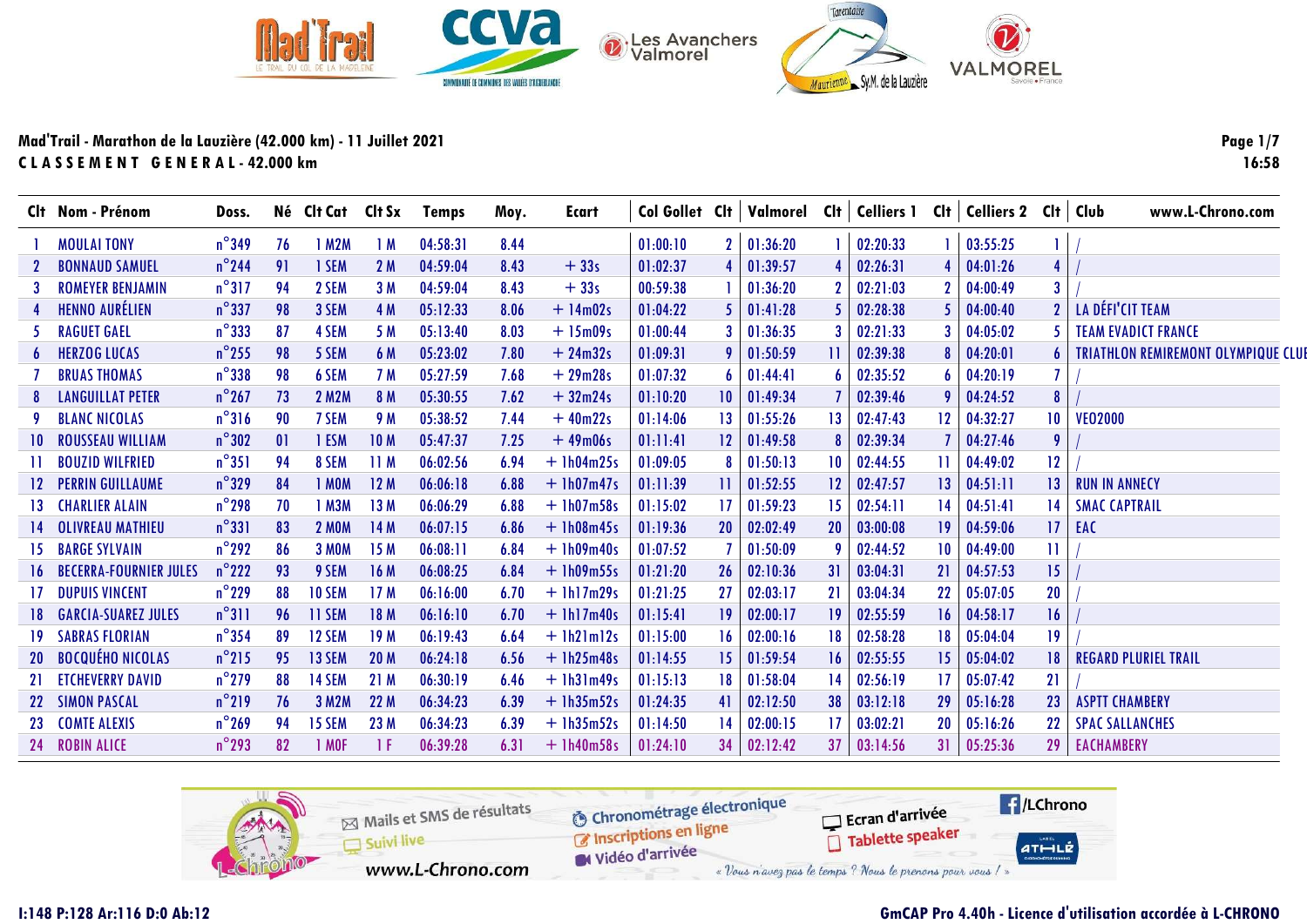

Page 2/7 16:58

|     | Clt Nom - Prénom             | Doss.           |     | Né Clt Cat        | Clt Sx | <b>Temps</b> | Moy. | Ecart        | Col Gollet Clt |    | Valmorel | Clt | <b>Celliers 1</b> | Clt | Celliers 2 Clt   Club |    | www.L-Chrono.com                          |
|-----|------------------------------|-----------------|-----|-------------------|--------|--------------|------|--------------|----------------|----|----------|-----|-------------------|-----|-----------------------|----|-------------------------------------------|
| 25  | <b>FAVREL CORENTIN</b>       | $n^{\circ}$ 295 | 86  | 4 MOM             | 24 M   | 06:44:52     | 6.22 | $+$ 1h46m21s | 01:24:12       | 35 | 02:12:54 | 41  | 03:14:58          | 32  | 05:25:34              | 28 | <b>EA CHAMBÉRY</b>                        |
| 26  | <b>PEREGO CLAIRE</b>         | $n^{\circ}280$  | 93  | 1 SEF             | 2F     | 06:45:13     | 6.22 | $+1h46m43s$  | 01:24:07       | 32 | 02:08:52 | 25  | 03:09:34          | 26  | 05:23:10              | 24 |                                           |
|     | <b>TRAMIER DELPHINE</b>      | $n^{\circ}323$  | 91  | 2 SEF             | 3F     | 06:45:56     | 6.21 | $+$ 1h47m25s | 01:21:18       | 25 | 02:09:10 | 26  | 03:09:47          | 27  | 05:25:28              | 27 | <b>TERRE DE RUNNING ALBERTVILLE/CMSAB</b> |
| 28  | <b>CLÉMENT DAMIEN</b>        | $n^{\circ}$ 296 | 94  | <b>16 SEM</b>     | 25 M   | 06:46:40     | 6.20 | $+1h48m10s$  | 01:24:22       | 37 | 02:10:18 | 27  | 03:09:50          | 28  | 05:24:26              | 25 | <b>CAF BESANÇON</b>                       |
| 29  | <b>REDOUTEY JULIA</b>        | $n^{\circ}342$  | 90  | 3 SEF             | 4 F    | 06:49:53     | 6.15 | $+$ 1h51m22s | 01:27:45       | 54 | 02:18:13 | 53  | 03:20:58          | 44  | 05:29:43              | 31 |                                           |
| 30  | <b>LEROY SIMON</b>           | $n^{\circ}282$  | 85  | <b>5 MOM</b>      | 26 M   | 06:54:29     | 6.08 | $+1h55m59s$  | 01:23:25       | 30 | 02:10:32 | 30  | 03:14:45          | 30  | 05:29:09              | 30 |                                           |
| 31  | <b>VILLACAMPA BLASI MARC</b> | $n^{\circ}330$  | 85  | <b>6 MOM</b>      | 27 M   | 06:54:50     | 6.07 | $+$ 1h56m19s | 01:20:00       | 22 | 02:05:25 | 22  | 03:07:11          | 23  | 05:31:27              | 32 |                                           |
|     | <b>KHAIRY PIERRE-ANTOINE</b> | $n^{\circ}$ 235 | 88  | 17 SEM            | 28 M   | 06:55:23     | 6.07 | $+$ 1h56m52s | 01:24:25       | 38 | 02:08:08 | 23  | 03:07:36          | 24  | 05:25:23              | 26 | <b>SO TRAIL LYON</b>                      |
| 33  | <b>ROULIN BENJAMIN</b>       | $n^{\circ}$ 240 | 85  | 7 MOM             | 29 M   | 06:59:34     | 6.01 | $+ 2h01m03s$ | 01:26:27       | 53 | 02:13:35 | 45  | 03:15:46          | 34  | 05:33:17              | 33 |                                           |
| -34 | <b>HARVEY JULIEN</b>         | $n^{\circ}313$  | -86 | <b>8 MOM</b>      | 30 M   | 07:03:07     | 5.96 | $+ 2h04m37s$ | 01:24:39       | 42 | 02:10:53 | 32  | 03:08:18          | 25  | 05:36:47              | 35 |                                           |
| 35. | <b>CIXOUS GREGORY</b>        | $n^{\circ}251$  | 81  | <b>IMIM</b>       | 31 M   | 07:05:15     | 5.93 | $+ 2h06m44s$ | 01:26:22       | 52 | 02:20:21 | 54  | 03:22:16          | 49  | 05:37:33              | 36 |                                           |
| -36 | <b>GUILLEMOT CYRILLE</b>     | $n^{\circ}315$  | 79  | <b>2 M1M</b>      | 32 M   | 07:07:11     | 5.90 | $+ 2h08m41s$ | 01:30:32       | 65 | 02:20:54 | 56  | 03:24:50          | 53  | 05:35:34              | 34 |                                           |
| 37  | <b>TORQUE FABRICE</b>        | $n^{\circ}$ 348 | 68  | 2 M3M             | 33 M   | 07:12:07     | 5.83 | $+ 2h13m37s$ | 01:24:59       | 46 | 02:11:34 | 34  | 03:15:53          | 35  | 05:46:50              | 42 | <b>JA FRETIN</b>                          |
| 38  | <b>ROSAY SOPHIE</b>          | $n^{\circ}327$  | 77  | 1 M <sub>IF</sub> | 5F     | 07:13:15     | 5.82 | $+ 2h14m45s$ | 01:24:51       | 44 | 02:14:03 | 46  | 03:20:32          | 39  | 05:45:07              | 40 | <b>EAC CHAMBERY</b>                       |
| 39  | ROSSIGNOL GRÉGOIRE           | $n^{\circ}$ 239 | 92  | <b>18 SEM</b>     | 34 M   | 07:14:21     | 5.80 | $+ 2h15m50s$ | 01:19:58       | 21 | 02:08:45 | 24  | 03:16:55          | 38  | 05:50:20              | 46 | <b>TEAM PERF</b>                          |
| 40  | <b>MUNIER YOHANN</b>         | $n^{\circ}$ 213 | 83  | <b>9 MOM</b>      | 35 M   | 07:14:34     | 5.80 | $+ 2h16m03s$ | 01:25:52       | 48 | 02:16:40 | -51 | 03:21:52          | 46  | 05:43:18              | 39 |                                           |
|     | <b>BUNOUST YOANN</b>         | $n^{\circ}$ 203 | 77  | 3 MIM             | 36 M   | 07:14:51     | 5.80 | $+ 2h16m20s$ | 01:26:13       | 51 | 02:13:32 | 44  | 03:20:36          | 41  | 05:41:14              | 38 | <b>TEAM PRESTIUM</b>                      |
|     | <b>TOMASSI LAURENT</b>       | $n^{\circ}310$  | 75  | <b>4 M2M</b>      | 37 M   | 07:15:12     | 5.79 | $+ 2h16m42s$ | 01:21:29       | 28 | 02:11:29 | 33  | 03:20:33          | 40  | 05:46:38              | 41 | <b>MAURIENNE TRAIL</b>                    |
|     | TIEGHEM QUENTIN              | $n^{\circ}306$  | 78  | 4 MIM             | 38 M   | 07:16:56     | 5.77 | $+ 2h18m26s$ | 01:26:05       | 50 | 02:13:32 | 43  | 03:15:42          | 33  | 05:38:12              | 37 |                                           |
| 44  | <b>DUCRUEZ PASCAL</b>        | $n^{\circ}$ 294 | 67  | 3 M3M             | 39 M   | 07:18:43     | 5.74 | $+ 2h20m12s$ | 01:20:37       | 23 | 02:11:59 | 35  | 03:20:48          | 42  | 05:50:58              | 47 | <b>MAURIENNE TRAIL</b>                    |
| 45  | <b>VUILLARD FABIEN</b>       | $n^{\circ}325$  | 81  | <b>5 M1M</b>      | 40 M   | 07:20:27     | 5.72 | $+ 2h21m56s$ | 01:25:02       | 47 | 02:14:58 | 50  | 03:21:03          | 45  | 05:55:35              | 50 |                                           |
| 46  | <b>MOTTAS ANTOINE</b>        | $n^{\circ}303$  | 85  | <b>10 MOM</b>     | 41 M   | 07:25:28     | 5.66 | $+ 2h26m57s$ | 01:24:20       | 36 | 02:10:28 | 29  | 03:16:51          | 37  | 05:50:07              | 44 | <b>CAF BESANÇON</b>                       |
|     | <b>JOLLY VALENTINE</b>       | $n^{\circ}$ 257 | 97  | 4 SEF             | 6 F    | 07:26:18     | 5.65 | $+ 2h27m48s$ | 01:32:35       | 77 | 02:25:19 | 67  | 03:33:44          | 60  | 06:02:52              | 55 | <b>ASVEL TRIATHLON</b>                    |
|     | <b>48 HOELLINGER JOSEPH</b>  | $n^{\circ}$ 339 | 96  | 19 SEM            | 42 M   | 07:26:19     | 5.65 | $+ 2h27m49s$ | 01:28:34       | 55 | 02:20:21 | 55. | 03:25:51          | 54  | 05:56:22              | 51 | OUTRE-FORÊT RUNNING                       |

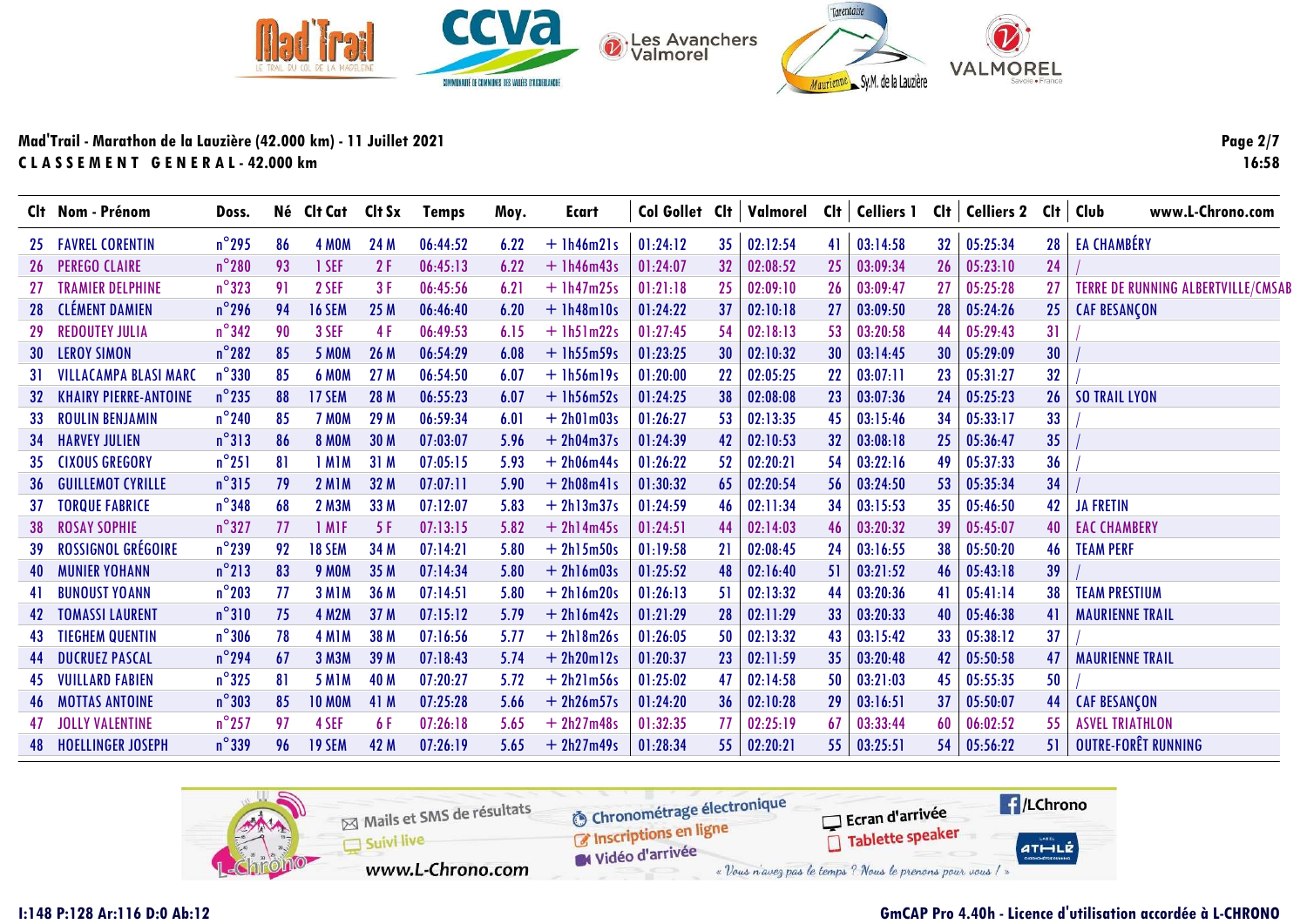

Page 3/7 16:58

|     | Clt Nom - Prénom            | Doss.           |     | Né Clt Cat Clt Sx  |      | Temps    | Moy. | Ecart        | Col Gollet Clt |     | Valmorel | Clt | <b>Celliers 1</b> |     | CIt   Celliers 2 CIt |    | Club<br>www.L-Chrono.com              |
|-----|-----------------------------|-----------------|-----|--------------------|------|----------|------|--------------|----------------|-----|----------|-----|-------------------|-----|----------------------|----|---------------------------------------|
| 49  | <b>LARDET OLIVIER</b>       | $n^{\circ}305$  | 70  | <b>4 M3M</b>       | 43 M | 07:26:24 | 5.65 | $+ 2h27m54s$ | 01:24:03       | 31  | 02:10:24 | 28  | 03:20:53          | 43  | 05:49:19             | 43 |                                       |
| 50  | <b>COUTEPEROUMAL LUCAS</b>  | $n^{\circ}318$  | 92  | <b>20 SEM</b>      | 44 M | 07:26:43 | 5.64 | $+ 2h28m12s$ | 01:35:55       | 83  | 02:24:29 | 65  | 03:32:38          | 56  | 05:53:27             | 48 |                                       |
| 51  | <b>DOLIN FÉLIX</b>          | $n^{\circ}$ 288 | 97  | 21 SEM             | 45 M | 07:28:57 | 5.61 | $+ 2h30m26s$ | 01:30:45       | 67  | 02:23:44 | -59 | 03:35:41          | 61  | 05:58:03             | 52 |                                       |
| -52 | <b>VOCANSON CELINE</b>      | $n^{\circ}$ 286 | 95  | 5 SEF              | 7 F  | 07:30:25 | 5.59 | $+ 2h31m54s$ | 01:26:01       | 49  | 02:14:33 | 49  | 03:23:29          | 52  | 05:54:45             | 49 | <b>CLUB DES SPORTS VALMOREL</b>       |
| -53 | <b>ADAM JOCELYN</b>         | $n^{\circ}332$  | 70  | <b>5 M3M</b>       | 46 M | 07:32:55 | 5.56 | $+ 2h34m24s$ | 01:24:28       | 39  | 02:12:11 | 36  | 03:15:57          | 36  | 05:50:10             | 45 | <b>TERRE DE RUNNING ALBERTVILLE</b>   |
| 54  | <b>SIMOND PASCAL</b>        | $n^{\circ}328$  | 67  | <b>6 M3M</b>       | 47 M | 07:34:54 | 5.54 | $+ 2h36m23s$ | 01:20:57       | 24  | 02:12:50 | 39  | 03:22:27          | 50  | 06:02:14             | 53 |                                       |
| -55 | <b>DIDDEREN THIERRY</b>     | $n^{\circ}324$  | 78  | 6 MIM              | 48 M | 07:38:33 | 5.50 | $+ 2h40m02s$ | 01:32:15       | 73  | 02:25:28 | 71  | 03:32:55          | 57  | 06:02:43             | 54 |                                       |
| -56 | <b>PINOT ALISTAIR</b>       | $n^{\circ}$ 258 | 96  | <b>22 SEM</b>      | 49 M | 07:39:13 | 5.49 | $+ 2h40m43s$ | 01:24:08       | 33  | 02:12:54 | 40  | 03:22:06          | 48  | 06:06:55             | 56 |                                       |
| -57 | <b>ARNAUD MARIE</b>         | $n^{\circ}261$  | 88  | 6 SEF              | 8 F  | 07:40:23 | 5.47 | $+ 2h41m52s$ | 01:32:23       | 74  | 02:26:03 | 74  | 03:36:46          | -65 | 06:10:32             | 59 | <b>DENALI DENIV</b>                   |
| -58 | <b>FRAISSINET LUCIE</b>     | $n^{\circ}$ 346 | 91  | 7 SEF              | 9 F  | 07:40:48 | 5.47 | $+ 2h42m18s$ | 01:36:01       | 85  | 02:33:30 | 82  | 03:47:56          | 75  | 06:16:24             | 63 |                                       |
| -59 | <b>ALINAT GUILLAUME</b>     | $n^{\circ}$ 347 | 82  | <b>11 MOM</b>      | 50 M | 07:40:48 | 5.47 | $+ 2h42m18s$ | 01:36:00       | 84  | 02:33:31 | 83  | 03:47:59          | 76  | 06:16:19             | 62 |                                       |
| -60 | <b>BELLETATO PATRIZIA</b>   | $n^{\circ}$ 345 | 74  | 1 M2F              | 10F  | 07:43:00 | 5.44 | $+ 2h44m29s$ | 01:32:01       | 69  | 02:22:29 | 58  | 03:35:43          | 62  | 06:10:18             | 57 |                                       |
| 61  | <b>VALLET FLORIAN</b>       | $n^{\circ}312$  | 88  | 23 SEM             | 51 M | 07:45:06 | 5.42 | $+ 2h46m35s$ | 01:24:54       | 45  | 02:14:19 | 47  | 03:27:19          | 55  | 06:10:30             | 58 | <b>ASPTT ANNECY</b>                   |
| 62  | <b>MAITREHANCHE LUDOVIC</b> | $n^{\circ}$ 326 | 76  | <b>5 M2M</b>       | 52 M | 07:47:00 | 5.40 | $+ 2h48m29s$ | 01:24:49       | 43  | 02:14:19 | 48  | 03:22:35          | 51  | 06:13:30             | 61 | <b>EA CHAMBÉRY</b>                    |
| 63  | <b>DRAME ISABELLE</b>       | $n^{\circ}$ 275 | 72  | <b>2 M2F</b>       | 11F  | 07:48:21 | 5.38 | $+ 2h49m50s$ | 01:29:47       | 58  | 02:24:17 | 64  | 03:39:51          | 68  | 06:17:52             | 66 | <b>DOMONT ATHLETISME</b>              |
| 64  | <b>LORIA LUCIE</b>          | $n^{\circ}$ 283 | 83  | <b>2 MOF</b>       | 12F  | 07:50:49 | 5.35 | $+ 2h52m18s$ | 01:29:03       | -56 | 02:24:06 | 61  | 03:43:23          | 72  | 06:18:41             | 67 |                                       |
| 65  | <b>LUANGRAJ ANTOINE</b>     | $n^{\circ}$ 274 | 75  | <b>6 M2M</b>       | 53 M | 07:50:55 | 5.35 | $+ 2h52m24s$ | 01:29:48       | 59  | 02:24:03 | 60  | 03:36:36          | 64  | 06:16:40             | 64 | <b>DOMONT ATHLETISME</b>              |
| 66  | <b>KOLLMANN VANESSA</b>     | $n^{\circ}$ 262 | 87  | 8 SEF              | 13F  | 07:51:15 | 5.35 | $+ 2h52m44s$ |                |     | 02:27:42 | 76  | 03:42:48          | 70  | 06:17:33             | 65 | <b>TEAM BELGIUM</b>                   |
| 67  | <b>CLARAZ NICOLAS</b>       | $n^{\circ}$ 344 | 81  | 7 M <sub>1</sub> M | 54 M | 07:53:16 | 5.32 | $+ 2h54m45s$ | 01:24:32       | 40  | 02:17:59 | 52  | 03:33:04          | 58  | 06:19:00             | 70 |                                       |
| 68  | <b>MARCHAUD VINCENT</b>     | $n^{\circ}$ 247 | 92  | <b>24 SEM</b>      | 55 M | 07:53:40 | 5.32 | $+ 2h55m10s$ | 01:33:12       | 79  | 02:20:55 | 57  | 03:36:22          | 63  | 06:22:58             | 73 |                                       |
| -69 | <b>RENAUDET ANTHONY</b>     | $n^{\circ}271$  | 77  | <b>8 M1M</b>       | 56 M | 07:55:33 | 5.30 | $+ 2h57m03s$ | 01:23:14       | 29  | 02:13:07 | 42  | 03:22:00          | 47  | 06:12:40             | 60 |                                       |
| 70  | VISSEYRIAS NICOLAS          | $n^{\circ}$ 242 | 80  | <b>9 M1M</b>       | 57 M | 07:59:58 | 5.25 | $+3h01m27s$  | 01:46:56       | 110 | 02:38:35 | 85  | 03:48:17          | 77  | 06:29:35             | 77 | <b>GUC TRIATHLON / TEAM VBROTHERS</b> |
|     | <b>71 LORIA OLIVIER</b>     | $n^{\circ}$ 284 | -84 | <b>12 MOM</b>      | 58 M | 08:00:53 | 5.24 | $+3h02m22s$  | 01:29:05       | 57  | 02:24:17 | 63  | 03:43:24          | 73  | 06:18:57             | 69 |                                       |
| 72  | <b>COURTET GUILLAUME</b>    | $n^{\circ}$ 314 | 95  | <b>25 SEM</b>      | 59 M | 08:02:01 | 5.23 | $+3h03m31s$  | 01:29:59       | 62  | 02:26:21 | 75  | 03:43:28          | 74  | 06:21:25             | 72 |                                       |

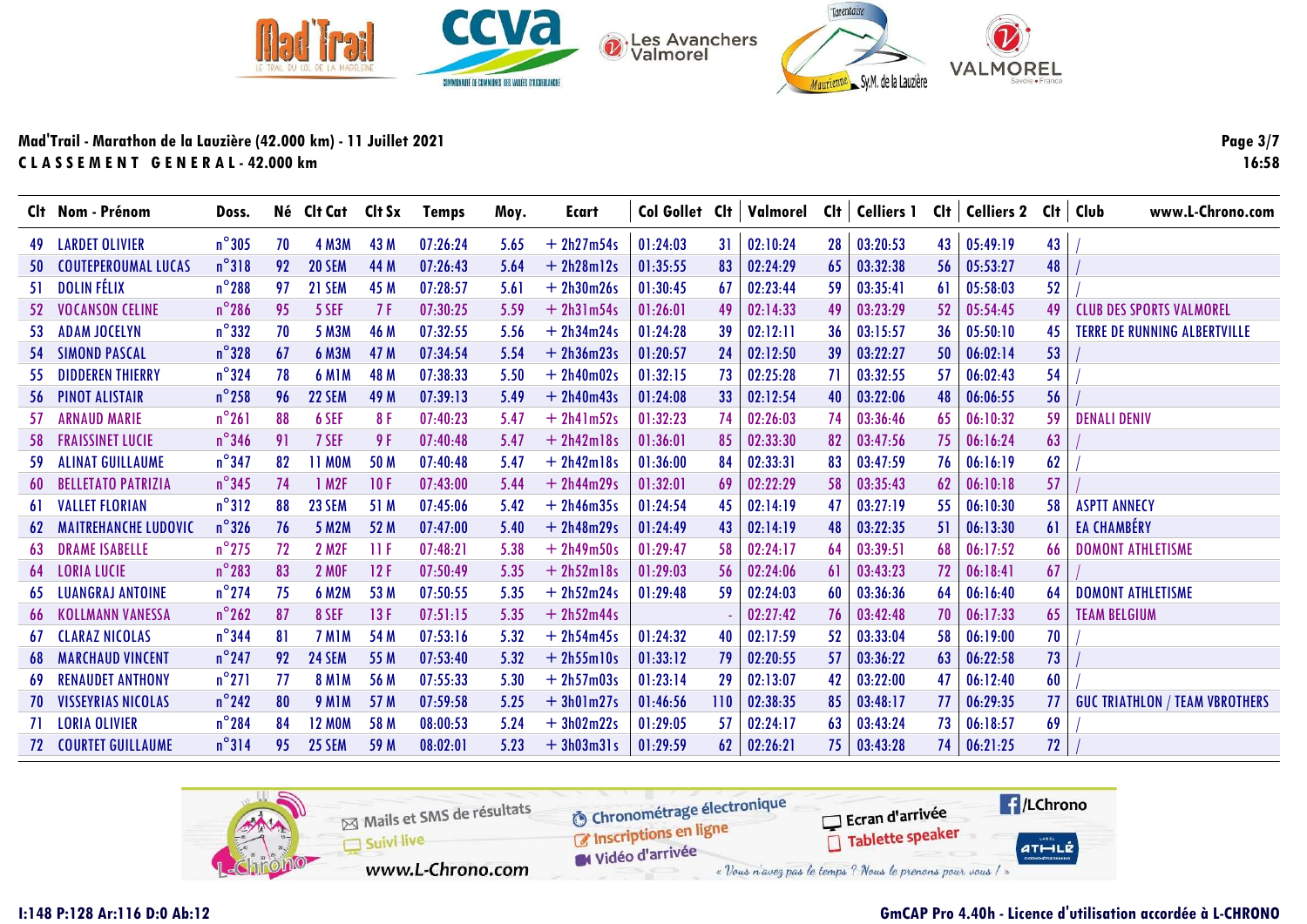

Page 4/7 16:58

|     | Clt Nom - Prénom            | Doss.           |    | Né Clt Cat Clt Sx |      | Temps    | Moy. | Ecart       | Col Gollet Clt |      | Valmorel | Clt | <b>Celliers 1</b> | Clt | Celliers 2 Clt   Club |     | www.L-Chrono.com                 |
|-----|-----------------------------|-----------------|----|-------------------|------|----------|------|-------------|----------------|------|----------|-----|-------------------|-----|-----------------------|-----|----------------------------------|
| 73  | <b>GOMANNE PATRICK</b>      | $n^{\circ}201$  | 78 | <b>10 M1M</b>     | 60 M | 08:04:25 | 5.20 | $+3h05m54s$ | 01:29:52       | 60   | 02:24:55 | 66  | 03:43:11          | 71  | 06:19:55              | -71 | <b>TEAM PRESTIUM</b>             |
|     | <b>74 GAYOT PIERRE</b>      | $n^{\circ}321$  | 84 | <b>13 MOM</b>     | 61 M | 08:04:34 | 5.20 | $+3h06m03s$ | 01:30:09       | 63   | 02:25:28 | 70  | 03:36:57          | 67  | 06:22:59              | 74  |                                  |
| 75  | <b>HAY JULIEN</b>           | $n^{\circ}352$  | 87 | <b>26 SEM</b>     | 62 M | 08:04:49 | 5.20 | $+3h06m19s$ | 01:31:14       | 68   | 02:25:58 | 72  | 03:40:02          | 69  | 06:18:52              | 68  |                                  |
| 76  | ARNOULD CÉCILE              | $n^{\circ}319$  | 96 | 9 SEF             | 14F  | 08:05:20 | 5.19 | $+3h06m49s$ | 01:30:38       | 66   | 02:24:11 | 62  | 03:33:35          | 59  | 06:24:59              | 75  |                                  |
| 77  | <b>EDALEINE SYLVAIN</b>     | $n^{\circ}307$  | 79 | <b>11 MIM</b>     | 63 M | 08:05:39 | 5.19 | $+3h07m08s$ | 01:30:13       | 64   | 02:25:26 | 68  | 03:36:47          | 66  | 06:25:01              | 76  |                                  |
| 78  | <b>GROB TIPHANIE</b>        | $n^{\circ}$ 220 | 79 | 2 M <sub>IF</sub> | 15F  | 08:08:16 | 5.16 | $+3h09m45s$ | 01:41:09       | 98   | 02:37:17 | 84  | 03:54:01          | 83  | 06:32:31              | 78  |                                  |
| 79  | <b>ROBILLARD CLÉLIE</b>     | $n^{\circ}$ 260 | 93 | <b>10 SEF</b>     | 16F  | 08:13:02 | 5.11 | $+3h14m32s$ | 01:33:08       | 78   | 02:32:28 | 80  | 03:51:09          | 81  | 06:34:21              | 79  |                                  |
| -80 | <b>GRANDJEAN ARMEL</b>      | $n^{\circ}341$  | 74 | <b>7 M2M</b>      | 64 M | 08:17:02 | 5.07 | $+3h18m31s$ | 01:29:56       | -61  | 02:31:56 | 79  | 03:49:20          | 80  | 06:34:37              | 80  | <b>DJMILOUZ</b>                  |
| 81  | <b>HERVEIC MARIE</b>        | $n^{\circ}$ 214 | 96 | <b>11 SEF</b>     | 17F  | 08:26:48 | 4.97 | $+3h28m18s$ | 01:37:17       | 90   | 02:33:22 | 81  | 03:49:11          | 79  | 06:40:17              | 81  | <b>REGARD PLURIELS</b>           |
| -82 | <b>COURMONT SEBASTIEN</b>   | $n^{\circ}304$  | 80 | <b>12 M1M</b>     | 65 M | 08:29:23 | 4.95 | $+3h30m53s$ | 01:34:33       | -81  | 02:40:46 | 91  | 04:08:07          | 100 | 06:53:14              | 86  |                                  |
| -83 | <b>TORSANI VIRGINIE</b>     | $n^{\circ}$ 272 | 78 | 3 M <sub>IF</sub> | 18F  | 08:33:20 | 4.91 | $+3h34m49s$ | 01:42:59       | 106  | 02:41:09 | 97  | 03:58:21          | 90  | 06:45:27              | 82  |                                  |
| 84  | <b>RIFAI NABIL</b>          | $n^{\circ}$ 249 | 92 | <b>27 SEM</b>     | 66 M | 08:36:12 | 4.88 | $+3h37m41s$ | 01:34:18       | 80   | 02:28:42 | 77  | 03:48:31          | 78  | 06:48:26              | 83  |                                  |
| 85  | <b>JAUDOIN MAURANE</b>      | $n^{\circ}$ 233 | 92 | <b>12 SEF</b>     | 19F  | 08:36:18 | 4.88 | $+3h37m47s$ | 01:35:51       | 82   | 02:39:16 | 89  | 04:04:48          | 97  | 06:56:47              | 88  | <b>ADAPS</b>                     |
| 86  | <b>ALBEPART ERIC</b>        | $n^{\circ}$ 204 | 65 | 1 M4M             | 67 M | 08:39:30 | 4.85 | $+3h40m59s$ | 01:32:06       | -71  | 02:25:26 | 69  | 03:54:13          | 85  | 06:49:00              | 85  | <b>COURIR CLUB AIGUES MORTES</b> |
| 87  | <b>COURTIOL OLIVIER</b>     | $n^{\circ}$ 205 | 65 | <b>2 M4M</b>      | 68 M | 08:39:30 | 4.85 | $+3h40m59s$ | 01:32:12       | 72   | 02:25:59 | 73  | 03:54:11          | 84  | 06:48:57              | 84  | <b>COURIR CLUB AIGUES MORTES</b> |
| 88  | <b>BONNET CHRISTOPHE</b>    | $n^{\circ}301$  | 80 | <b>13 M1M</b>     | 69 M | 08:44:34 | 4.80 | $+3h46m03s$ | 01:37:37       | 93   | 02:40:51 | 92  | 03:57:12          | 88  | 06:57:05              | 89  |                                  |
| -89 | <b>LAUNAY AMBROISE</b>      | $n^{\circ}$ 225 | 84 | <b>14 MOM</b>     | 70 M | 08:45:21 | 4.80 | $+3h46m50s$ | 01:32:30       | 76   | 02:39:13 | 88  | 03:56:26          | 87  | 06:58:35              | 90  | <b>ADAPS</b>                     |
| 90  | <b>TELLIER MATHIEU</b>      | $n^{\circ}$ 223 | 84 | <b>15 MOM</b>     | 71 M | 08:45:21 | 4.80 | $+3h46m51s$ | 01:32:26       | 75   | 02:39:11 | 87  | 03:56:24          | 86  | 06:58:38              | 91  |                                  |
|     | <b>LEBRUN JULIEN</b>        | $n^{\circ}308$  | 79 | <b>14 M1M</b>     | 72 M | 08:49:28 | 4.76 | $+3h50m57s$ | 01:36:07       | -87  | 02:41:25 | 101 | 04:01:24          | 91  | 07:05:23              | 92  |                                  |
| 92  | <b>MAURUS MANATSCHAL</b>    | $n^{\circ}340$  | 96 | <b>28 SEM</b>     | 73 M | 08:54:55 | 4.71 | $+3h56m24s$ | 01:41:44       | 99   | 02:41:49 | 103 | 04:03:52          | 96  | 07:13:33              | 95  | OUTRE-FORÊT RUNNING              |
| 93. | <b>DESSERTENNE JEROME</b>   | $n^{\circ}$ 206 | 74 | <b>8 M2M</b>      | 74 M | 08:57:49 | 4.69 | $+3h59m18s$ | 01:32:03       | 70   | 02:30:34 | 78  | 03:52:34          | 82  | 06:56:29              | 87  |                                  |
| 94  | <b>PINEL NATHALIE</b>       | $n^{\circ}$ 230 | 64 | 1 M4F             | 20F  | 09:01:57 | 4.65 | $+4h03m27s$ | 01:42:10       | 100  | 02:41:06 | 96  | 04:07:00          | 99  | 07:18:14              | 99  |                                  |
| 95. | <b>BOULHOL FLEUR</b>        | $n^{\circ}$ 243 | 73 | 3 M <sub>2F</sub> | 21F  | 09:03:17 | 4.64 | $+4h04m46s$ | 01:36:29       | 89   | 02:40:17 | 90  | 03:57:41          | 89  | 07:09:09              | 94  | <b>LES BIQUETS</b>               |
|     | <b>96 CORNUAUD STEPHANE</b> | $n^{\circ}$ 252 | 72 | <b>9 M2M</b>      | 75 M | 09:05:07 | 4.62 | $+4h06m36s$ | 01:37:48       | 94 I | 02:41:03 | 95  | 04:01:54          | 93  | 07:07:38              | 93  |                                  |

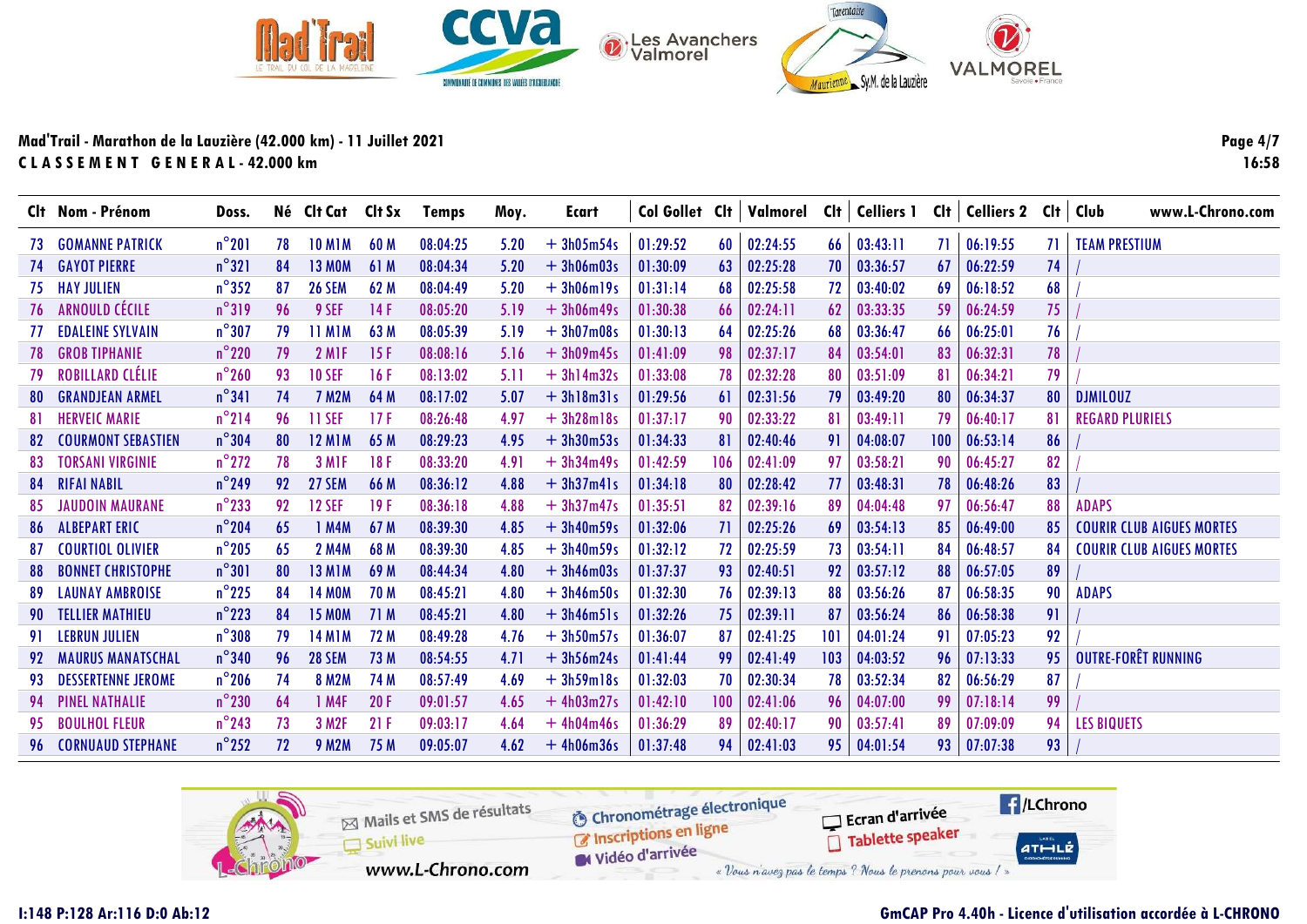

Page 5/7 16:58

|                | Clt Nom - Prénom              | Doss.           |    | Né Clt Cat    | Clt Sx       | Temps    | Moy. | <b>Ecart</b> |          |     | Col Gollet Clt   Valmorel Clt   Celliers 1 |     |          | Cl <sub>t</sub> | Celliers 2 Clt   Club |     | www.L-Chrono.com             |
|----------------|-------------------------------|-----------------|----|---------------|--------------|----------|------|--------------|----------|-----|--------------------------------------------|-----|----------|-----------------|-----------------------|-----|------------------------------|
| 97             | <b>GUILBAULT RAPHAËL</b>      | $n^{\circ}$ 343 | 94 | <b>29 SEM</b> | 76 M         | 09:07:00 | 4.61 | $+4h08m30s$  | 01:37:29 | 91  | 02:40:54                                   | 94  | 04:09:41 | 103             | 07:20:52              | 103 |                              |
| 98             | <b>GUILBAULT RICHARD</b>      | $n^{\circ}$ 232 | 87 | <b>30 SEM</b> | 77 M         | 09:07:00 | 4.61 | $+4h08m30s$  | 01:37:35 | 92  | 02:40:53                                   | 93  | 04:09:36 | 102             | 07:20:35              | 102 |                              |
| 99             | <b>BERGER ROMAIN</b>          | $n^{\circ}$ 202 | 79 | <b>15 M1M</b> | 78 M         | 09:07:48 | 4.60 | $+4h09m18s$  | 01:43:04 | 107 | 02:51:27                                   | 108 | 04:19:11 | 108             | 07:16:01              | 97  | <b>BCAM BÉZIERS</b>          |
| $100-1$        | LE SAGE JACQUELINE            | $n^{\circ}$ 254 | 71 | 1 M3F         | 22F          | 09:08:50 | 4.59 | $+4h10m19s$  | 01:39:41 | 97  | 02:41:13                                   | 100 | 04:03:15 | 94              | 07:15:40              | 96  |                              |
| <b>101</b>     | <b>JACOBS-NOOREN MARIEKE</b>  | $n^{\circ}$ 253 | 75 | <b>4 M2F</b>  | 23F          | 09:08:50 | 4.59 | $+4h10m19s$  | 01:39:35 | 96  | 02:41:13                                   | 99  | 04:03:17 | 95              | 07:16:52              | 98  |                              |
| 102            | <b>BARBOT ERWAN</b>           | $n^{\circ}$ 218 | 80 | <b>16 M1M</b> | 79 M         | 09:11:49 | 4.57 | $+4h13m18s$  | 01:36:02 | 86  | 02:38:52                                   | 86  | 04:01:52 | 92              | 07:19:48              | 101 | <b>TRAILEURS EN COTENTIN</b> |
|                | <b>103 PINEL JEAN-MARIE</b>   | $n^{\circ}231$  | 52 | 1 M6M         | 80 M         | 09:14:21 | 4.55 | $+4h15m51s$  | 01:42:28 | 102 | 02:41:33                                   | 102 | 04:07:00 | 98              | 07:18:15              | 100 |                              |
|                | <b>104 PENELOUX CHRISTINE</b> | $n^{\circ}$ 277 | 71 | 2 M3F         | 24 F         | 09:16:13 | 4.53 | $+4h17m42s$  | 01:36:25 | 88  | 02:48:00                                   | 107 | 04:18:54 | 106             | 07:26:36              | 105 | <b>DOMONT ATHLETISME</b>     |
|                | 105 BILLA JEANNE              | $n^{\circ}320$  | 96 | <b>13 SEF</b> | 25F          | 09:16:13 | 4.53 | $+4h17m42s$  | 01:47:39 | 112 | 02:56:40                                   | 113 | 04:18:57 | 107             | 07:27:06              | 106 | AS CALUIRE ATHLETISME        |
|                | <b>106 CAMUS PASCAL</b>       | $n^{\circ}$ 207 | 59 | 1 M5M         | 81 M         | 09:22:09 | 4.48 | $+4h23m38s$  | 01:53:37 | 114 | 02:55:11                                   | 111 | 04:19:31 | 109             | 07:23:13              | 104 |                              |
| 107            | <b>ROUSSILHES CAROLINE</b>    | $n^{\circ}$ 299 | 67 | 3 M3F         | 26F          | 09:25:46 | 4.45 | $+4h27m15s$  | 01:42:34 | 103 | 02:53:15                                   | 110 | 04:37:53 | 114             | 07:37:13              | Ш   |                              |
| <b>108</b>     | <b>TABERLET CHRISTIAN</b>     | $n^{\circ}300$  | 56 | 2 M6M         | 82 M         | 09:25:46 | 4.45 | $+4h27m15s$  | 01:42:24 | 101 | 02:53:08                                   | 109 | 04:37:50 | 113             | 07:36:56              | 110 |                              |
| <b>109</b>     | <b>DEMONCHY JEAN FRANCOIS</b> | $n^{\circ}$ 285 | 69 | <b>7 M3M</b>  | 83 M         | 09:29:31 | 4.42 | $+4h31m00s$  | 01:39:02 | 95  | 02:41:13                                   | 98  | 04:09:35 | 0               | 07:30:21              | 107 | <b>SANS</b>                  |
| 110            | <b>PERRIN NICOLAS</b>         | $n^{\circ}$ 246 | 77 | <b>17 M1M</b> | 84 M         | 09:42:56 | 4.32 | $+4h44m25s$  | 01:47:36 | 11  | 02:56:39                                   | 112 | 04:26:09 | Ħ               | 07:36:33              | 108 | <b>GUC TRIATHLON</b>         |
| -111           | <b>BARBIER AURELIEN</b>       | $n^{\circ}$ 263 | 91 | <b>31 SEM</b> | 85 M         | 09:42:57 | 4.32 | $+4h44m26s$  | 01:43:06 | 108 | 02:44:09                                   | 104 | 04:20:47 | 110             | 07:36:34              | 109 |                              |
| 112            | SOURIGUES GILLES              | $n^{\circ}$ 265 | 73 | <b>10 M2M</b> | 86 M         | 09:48:14 | 4.28 | $+4h49m43s$  | 01:51:01 | 113 | 02:59:38                                   | 114 | 04:29:41 | 112             | 07:45:17              | 114 |                              |
|                | 113 HAY KATY                  | $n^{\circ}322$  | 89 | <b>14 SEF</b> | 27F          | 09:51:51 | 4.26 | $+4h53m21s$  | 01:59:06 | 115 | 03:12:27                                   | 116 | 04:38:46 | 116             | 07:56:07              | 116 |                              |
|                | 114 LAMBERT JOACHIM           | $n^{\circ}$ 334 | 82 | <b>16 MOM</b> | 87 M         | 10:05:17 | 4.16 | $+ 5h06m46s$ | 01:42:38 | 104 | 02:44:34                                   | 106 | 04:15:36 | 105             | 07:45:00              | 113 | <b>ASL RAID CHATENAY</b>     |
|                | 115 DERRIEN LIONEL            | $n^{\circ}$ 335 | 85 | <b>17 MOM</b> | 88 M         | 10:05:17 | 4.16 | $+ 5h06m47s$ | 01:42:42 | 105 | 02:44:26                                   | 105 | 04:15:35 | 104             | 07:44:57              | 112 | <b>ASL RAID CHATENAY</b>     |
|                | 116 AUBINAUD OLIVIER          | $n^{\circ}$ 227 | 64 | 3 M4M         | 89 M         | 10:07:25 | 4.15 | $+ 5h08m54s$ | 01:45:28 | 109 | 03:07:31                                   | 115 | 04:37:59 | 115             | 07:47:32              | 115 | LES GUERRIERS DE L'ENDURANCE |
| <b>DNS</b>     | <b>BERLAND JACQUES</b>        | $n^{\circ}291$  | 67 | DNS M3M       | <b>DNS M</b> | 00:00:00 |      |              |          |     |                                            |     |          |                 |                       |     | <b>ASSIM</b>                 |
|                | <b>DNS BERLAND LEA</b>        | $n^{\circ}$ 290 |    | 94 DNS SEF    | <b>DNSF</b>  | 00:00:00 |      |              |          |     |                                            |     |          |                 |                       |     | <b>ASSIM</b>                 |
| DNS <b>DNS</b> | <b>BLANCO BERNARD</b>         | $n^{\circ}287$  |    | 65 DNS M4M    | <b>DNS M</b> | 00:00:00 |      |              |          |     |                                            |     |          |                 |                       |     |                              |
|                | <b>DNS CHAILLER NICOLAS</b>   | $n^{\circ}221$  |    | 90 DNS SEM    | <b>DNSM</b>  | 00:00:00 |      |              |          |     |                                            |     |          |                 |                       |     | <b>ADAPS</b>                 |

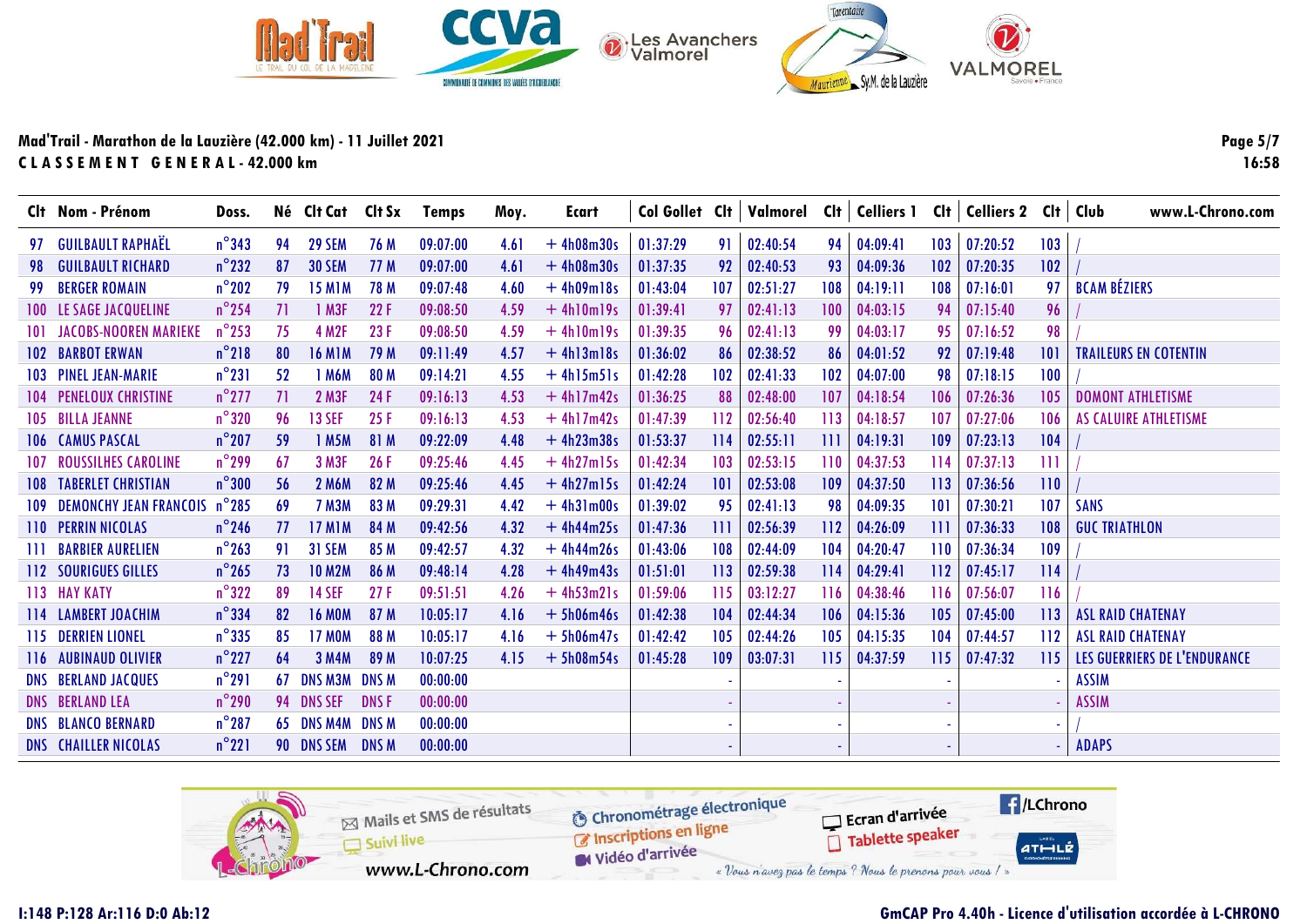

Page 6/7 16:58

| Clt Nom - Prénom                  | Doss.           |                  |              | Né Clt Cat Clt Sx Temps | Moy. | <b>Ecart</b> |          |              |                   |              | Col Gollet Cit   Valmorel Cit   Celliers 1 Cit   Celliers 2 Cit   Club |          |  | www.L-Chrono.com                |
|-----------------------------------|-----------------|------------------|--------------|-------------------------|------|--------------|----------|--------------|-------------------|--------------|------------------------------------------------------------------------|----------|--|---------------------------------|
| <b>DNS CHARRUYER NICOLAS</b>      | $n^{\circ}$ 209 | 66 DNS M4M DNS M |              | 00:00:00                |      |              |          |              |                   |              |                                                                        |          |  |                                 |
| <b>DNS COGNATA SARAH</b>          | $n^{\circ}$ 238 | 94 DNS SEF       | DNS F        | 00:00:00                |      |              |          |              |                   |              |                                                                        |          |  | <b>TEAM PERF</b>                |
| <b>DNS FALQUE DOMINIQUE</b>       | $n^{\circ}$ 250 | 56 DNS M6M DNS M |              | 00:00:00                |      |              |          |              |                   |              |                                                                        |          |  |                                 |
| <b>DNS FAURE PHILIPPE</b>         | $n^{\circ}$ 211 | 74 DNS M2M DNS M |              | 00:00:00                |      |              |          |              |                   |              |                                                                        |          |  | <b>CHATEL GUYON</b>             |
| <b>DNS FOUQUET DAVID</b>          | $n^{\circ}$ 224 | 77 DNS M1M DNS M |              | 00:00:00                |      |              |          |              |                   |              |                                                                        |          |  | <b>SANS</b>                     |
| <b>DNS GARCIA ELIE</b>            | $n^{\circ}$ 259 | 74 DNS M2M       | <b>DNSM</b>  | 00:00:00                |      |              |          |              |                   |              |                                                                        |          |  |                                 |
| <b>DNS GILLET ERWANN</b>          | $n^{\circ}$ 217 | 85 DNS MOM DNS M |              | 00:00:00                |      |              |          |              |                   |              |                                                                        |          |  |                                 |
| <b>DNS GUESNIER EMMANUEL</b>      | $n^{\circ}$ 234 | 69 DNS M3M DNS M |              | 00:00:00                |      |              |          |              |                   |              |                                                                        |          |  | GET60                           |
| <b>DNS JOANNIN NICOLAS</b>        | $n^{\circ}$ 248 | 77 DNS M1M DNS M |              | 00:00:00                |      |              |          |              |                   |              |                                                                        |          |  |                                 |
| <b>DNS KOCON EWA</b>              | $n^{\circ}$ 256 | 80 DNS MIF DNSF  |              | 00:00:00                |      |              |          |              |                   |              |                                                                        |          |  |                                 |
| <b>DNS LESTRADE FABIEN</b>        | $n^{\circ}210$  | 73 DNS M2M       | <b>DNS M</b> | 00:00:00                |      |              |          |              |                   |              |                                                                        |          |  | <b>CHATEL GUYON</b>             |
| <b>DNS NICOT FANNY</b>            | $n^{\circ}281$  | 99 DNS ESF       | <b>DNSF</b>  | 00:00:00                |      |              |          |              |                   |              |                                                                        |          |  |                                 |
| <b>DNS REVOL MARIE-LAURE</b>      | $n^{\circ}$ 278 | 75 DNS M2F       | <b>DNSF</b>  | 00:00:00                |      |              |          |              |                   |              |                                                                        |          |  | F <sub>2V</sub>                 |
| <b>DNS ROUYER JORDAN</b>          | $n^{\circ}212$  | 87 DNS SEM       | <b>DNSM</b>  | 00:00:00                |      |              |          |              |                   |              |                                                                        |          |  | <b>METZ TRIATHLON</b>           |
| <b>DNS ROY SIMON</b>              | $n^{\circ}$ 289 | 88 DNS SEM       | <b>DNSM</b>  | 00:00:00                |      |              |          |              |                   |              |                                                                        |          |  |                                 |
| <b>DNS SAVIDAN GABRIEL</b>        | $n^{\circ}216$  | 97 DNS SEM       | <b>DNSM</b>  | 00:00:00                |      |              |          |              |                   |              |                                                                        |          |  | <b>REGARD PLURIEL</b>           |
| ABD BEAUMEL MARC                  | $n^{\circ}$ 276 | 60 ABD M5M ABD M |              | 00:00:00                |      |              | 01:42:55 | $\mathbf{0}$ | 02:59:39          | $\mathbf{0}$ | 04:47:51                                                               |          |  |                                 |
| <b>ABD BERTON YANN</b>            | $n^{\circ}$ 208 | 74 ABD M2M ABD M |              | 00:00:00                |      |              | 01:42:50 | $\mathbf{0}$ | 02:51:26          | $\mathbf{0}$ | 04:35:50                                                               |          |  | <b>BCAM</b>                     |
| <b>ABD BRIAUD VINCENT</b>         | $n^{\circ}$ 297 | 79 ABD MIM ABD M |              | 00:00:00                |      |              | 01:37:23 | $\mathbf{0}$ |                   |              |                                                                        |          |  | <b>ASVF</b>                     |
| ABD CORREIA MACHADO AGOSTIN n°236 |                 | 72 ABD M2M ABD M |              | 00:00:00                |      |              | 01:59:16 |              | 03:14:20          | $\mathbf{0}$ | 05:02:11                                                               | 0        |  |                                 |
| <b>ABD LANOT PATRICK</b>          | $n^{\circ}$ 266 | 68 ABD M3M ABD M |              | 00:00:00                |      |              | 01:59:12 |              | 03:09:31          | $\mathbf{0}$ |                                                                        |          |  |                                 |
| <b>ABD LAZARO ROMAIN</b>          | $n^{\circ}$ 245 | 86 ABD MOM ABD M |              | 00:00:00                |      |              | 01:30:28 |              | 02:20:19          | $\mathbf{0}$ |                                                                        |          |  |                                 |
| ABD MUNIER-JOLAIN FABRICE         | $n^{\circ}$ 228 | 66 ABD M4M ABD M |              | 00:00:00                |      |              | 01:52:49 | $\mathbf{0}$ | 03:07:39          | $\mathbf{0}$ | 04:42:35                                                               |          |  | <b>GUERRIERS DE L'ENDURANCE</b> |
| ABD RAOUL-JOURDE VINCENT          | $n^{\circ}$ 270 | 69 ABD M3M ABD M |              | 00:00:00                |      |              | 01:51:08 |              | $0 \mid 02:59:39$ |              | $0 \mid 04:42:06$                                                      | $\bf{0}$ |  |                                 |